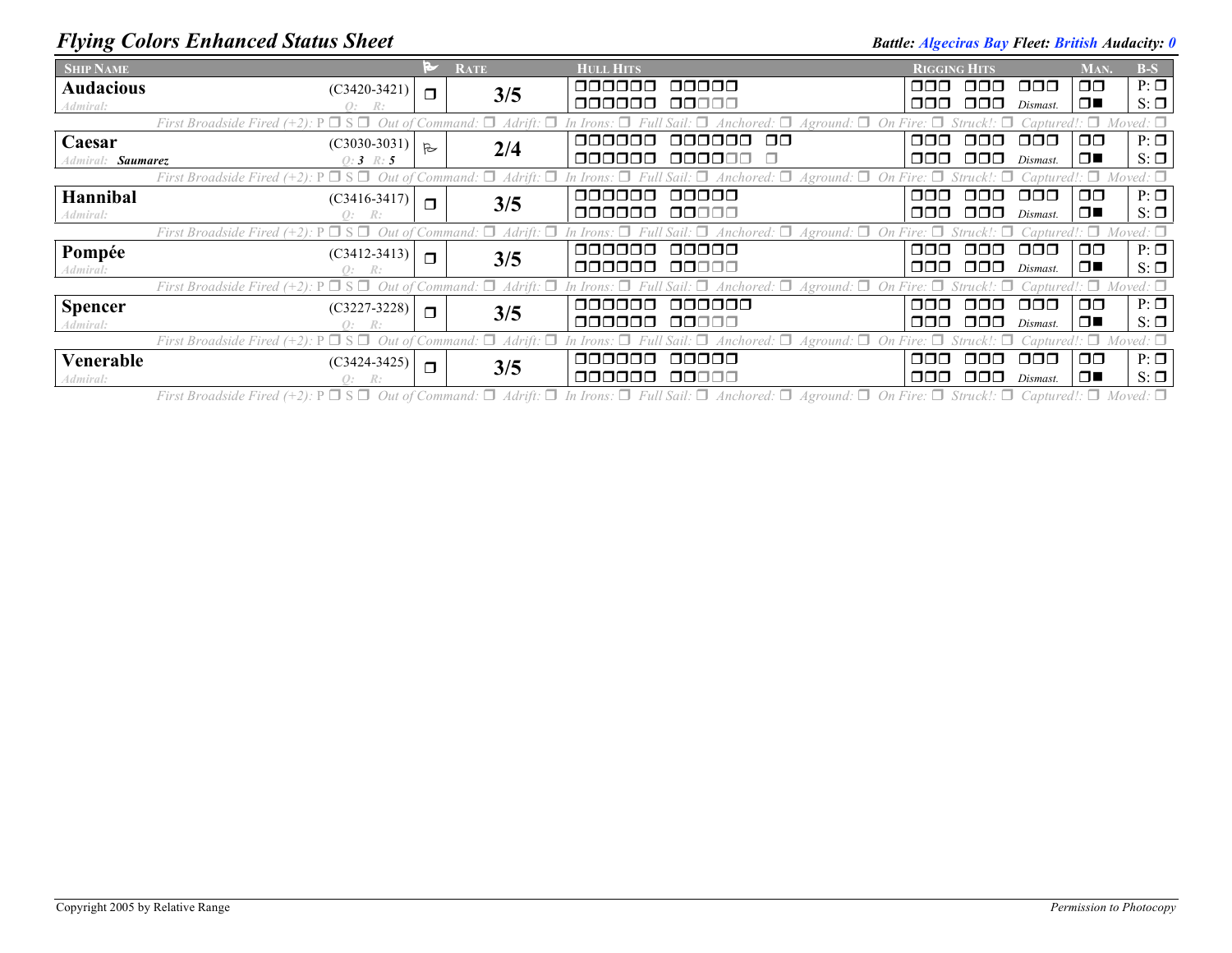## *Flying Colors Enhanced Status Sheet* **Battle:** *Battle: Algeciras Bay Fleet: French Audacity: 2 Battle: Algeciras Bay Fleet: French Audacity: 2*

| <b>SHIP NAME</b>                                                                                                                                                                                                      |                | <b>RATE</b>                       | <b>HULL HITS</b>               | <b>RIGGING HITS</b> |               |          | Man.          | $B-S$     |  |
|-----------------------------------------------------------------------------------------------------------------------------------------------------------------------------------------------------------------------|----------------|-----------------------------------|--------------------------------|---------------------|---------------|----------|---------------|-----------|--|
| <b>Desaix</b><br>$(C2815-2816)$                                                                                                                                                                                       | $\blacksquare$ | $\textcircled{3}/\textcircled{5}$ | 1 aaaaaa<br>000000 Q           | ooo k               | 000 000       |          | $\Box$        | $P: \Box$ |  |
| Admiral:<br>O: R:                                                                                                                                                                                                     |                |                                   | 000000 000000                  | 000-                | 000           | Dismast. | $\Box$        | $S: \Box$ |  |
| First Broadside Fired (+2): $P \Box S \Box$ Out of Command: $\Box$ Adrift: $\Box$ In Irons: $\Box$ Full Sail: $\Box$ Anchored: $\Box$ Aground: $\Box$ On Fire: $\Box$ Struck!: $\Box$ Captured!: $\Box$ Moved: $\Box$ |                |                                   |                                |                     |               |          |               |           |  |
| Formidable<br>$(C2608-2609)$                                                                                                                                                                                          | $\Box$         | $\mathbf{0}/\mathbf{0}$           | 1000000 000000 000             | ooo l               | -000-000      |          | $\Box$ $\Box$ | $P: \Box$ |  |
| Admiral: <b>Linois</b><br>0: $2 R: 7$                                                                                                                                                                                 |                |                                   | 1000000 000000 00              |                     | 000 000       | Dismast. | $\Box$        | $S: \Box$ |  |
| First Broadside Fired (+2): $P \Box S \Box$ Out of Command: $\Box$ Adrift: $\Box$ In Irons: $\Box$ Full Sail: $\Box$ Anchored: $\Box$ Aground: $\Box$ On Fire: $\Box$ Struck!: $\Box$ Captured!: $\Box$ Moved: $\Box$ |                |                                   |                                |                     |               |          |               |           |  |
| Indomptable<br>$(C2711-2712)$                                                                                                                                                                                         | $\blacksquare$ | $\mathbf{O}/\mathbf{O}$           | IOOOOOO OOOOOO OOO             | ooo k               | -000-000      |          | $\Box$ $\Box$ | $P: \Box$ |  |
| Admiral:<br>Q: R:                                                                                                                                                                                                     |                |                                   | 000000 00<br><u> 100000 - </u> | 000-                | $\Box$ $\Box$ | Dismast. | $\Box$        | $S: \Box$ |  |

First Broadside Fired (+2): P  $\Box$  S  $\Box$  Out of Command:  $\Box$  Adrift:  $\Box$  In Irons:  $\Box$  Full Sail:  $\Box$  Anchored:  $\Box$  Aground:  $\Box$  On Fire:  $\Box$  Struck!:  $\Box$  Captured!:  $\Box$  Moved:  $\Box$